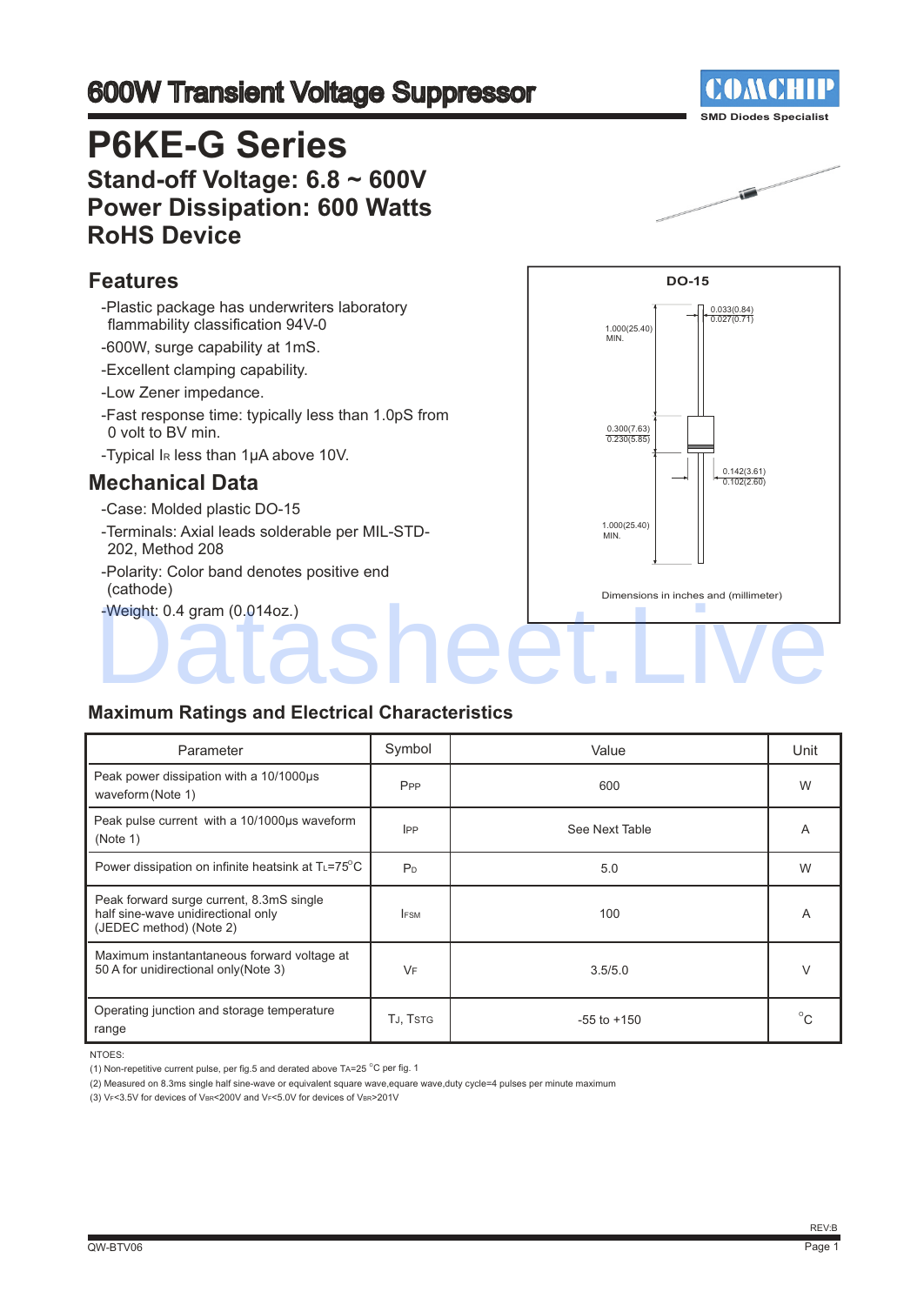

## RATING AND CHARACTERISTIC (P6KE-G Series)

|                 | Part No.                 | Absolute Maximum Rating (Ta=25 °C) |          |          |      |             | Electrical Characteristics (Ta=25 °C) |               |                | Marking Code.   |                |
|-----------------|--------------------------|------------------------------------|----------|----------|------|-------------|---------------------------------------|---------------|----------------|-----------------|----------------|
|                 |                          | <b>VRWM</b>                        | VBR Min. | VBR Max. | Iт   | <b>IFSM</b> |                                       | Max. Vc @IPPM | Max. IR @VRWM  |                 |                |
| Uni             | Bi                       | (V)                                | (V)      | (V)      | (mA) | (A)@8.3mS   | (V)                                   | IPPM(A)       | uA             | Uni             | Bi             |
| P6KE6.8-G       | P6KE6.8C-G               | 5.5                                | 6.12     | 7.48     | 10   | 100         | 10.8                                  | 55.56         | 1000           | P6KE6.8         | P6KE6.8C       |
|                 | P6KE6.8A-G P6KE6.8CA-G   | 5.8                                | 6.45     | 7.14     | 10   | 100         | 10.5                                  | 57.14         | 1000           | P6KE6.8A        | P6KE6.8CA      |
| P6KE7.5-G       | P6KE7.5C-G               | 6.1                                | 6.75     | 8.25     | 10   | 100         | 11.7                                  | 51.28         | 500            | P6KE7.5         | P6KE7.5C       |
|                 | P6KE7.5A-G   P6KE7.5CA-G | 6.4                                | 7.13     | 7.88     | 10   | 100         | 11.3                                  | 53.10         | 500            | <b>P6KE7.5A</b> | P6KE7.5CA      |
| P6KE8.2-G       | P6KE8.2C-G               | 6.6                                | 7.38     | 9.02     | 10   | 100         | 12.5                                  | 48.00         | 200            | P6KE8.2         | P6KE8.2C       |
| P6KE8.2A-G      | P6KE8.2CA-G              | 7.0                                | 7.79     | 8.61     | 10   | 100         | 12.1                                  | 49.59         | 200            | P6KE8.2A        | P6KE8.2CA      |
| P6KE9.1-G       | P6KE9.1C-G               | 7.4                                | 8.19     | 10.01    | 1.0  | 100         | 13.8                                  | 43.48         | 50             | P6KE9.1         | P6KE9.1C       |
| P6KE9.1A-G      | P6KE9.1CA-G              | 7.8                                | 8.65     | 9.56     | 1.0  | 100         | 13.4                                  | 44.78         | 50             | P6KE9.1A        | P6KE9.1CA      |
| P6KE10-G        | P6KE10C-G                | 8.1                                | 9.00     | 11.00    | 1.0  | 100         | 15.0                                  | 40.00         | 10             | P6KE10          | <b>P6KE10C</b> |
| P6KE10A-G       | P6KE10CA-G               | 8.6                                | 9.50     | 10.50    | 1.0  | 100         | 14.5                                  | 41.38         | 10             | P6KE10A         | P6KE10CA       |
| P6KE11-G        | P6KE11C-G                | 8.9                                | 9.90     | 12.10    | 1.0  | 100         | 16.2                                  | 37.04         | 5              | P6KE11          | <b>P6KE11C</b> |
| P6KE11A-G       | P6KE11CA-G               | 9.4                                | 10.45    | 11.55    | 1.0  | 100         | 15.6                                  | 38.46         | 5              | P6KE11A         | P6KE11CA       |
| P6KE12-G        | <b>P6KE12C-G</b>         | 9.7                                | 10.80    | 13.20    | 1.0  | 100         | 17.3                                  | 34.68         | 5              | <b>P6KE12</b>   | P4KE12C        |
| P6KE12A-G       | P6KE12CA-G               | 10.2                               | 11.40    | 12.60    | 1.0  | 100         | 16.7                                  | 35.93         | 5              | P6KE12A         | P6KE12CA       |
| P6KE13-G        | P6KE13C-G                | 10.5                               | 11.70    | 14.30    | 1.0  | 100         | 19.0                                  | 31.58         | 5              | <b>P6KE13</b>   | P6KE13C        |
| P6KE13A-G       | P6KE13CA-G               | 11.1                               | 12.35    | 13.65    | 1.0  | 100         | 18.2                                  | 32.97         | 5              | P6KE13A         | P6KE13CA       |
| P6KE15-G        | P6KE15C-G                | 12.1                               | 13.50    | 16.50    | 1.0  | 100         | 22.0                                  | 27.27         | 5              | <b>P6KE15</b>   | P6KE15C        |
| P6KE15A-G       | P6KE15CA-G               | 12.8                               | 14.25    | 15.75    | 1.0  | 100         | 21.2                                  | 28.30         | 5              | P6KE15A         | P6KE15CA       |
| P6KE16-G        | P6KE16C-G                | 12.9                               | 14.40    | 17.60    | 1.0  | 100         | 23.5                                  | 25.53         | 5              | <b>P6KE16</b>   | P6KE16C        |
| P6KE16A-G       | P6KE16CA-G               | 13.6                               | 15.20    | 16.80    | 1.0  | 100         | 22.5                                  | 26.67         | 5              | P6KE16A         | P6KE16CA       |
| P6KE18-G        | P6KE18C-G                | 14.5                               | 16.20    | 19.80    | 1.0  | 100         | 26.5                                  | 22.64         | 5              | <b>P6KE18</b>   | P6KE18C        |
| P6KE18A-G       | P6KE18CA-G               | 15.3                               | 17.10    | 18.90    | 1.0  | 100         | 25.2                                  | 23.81         | 5              | P6KE18A         | P6KE18CA       |
| P6KE20-G        | P6KE20C-G                | 16.2                               | 18.00    | 22.00    | 1.0  | 100         | 29.1                                  | 20.62         | 5              | <b>P6KE20</b>   | P6KE20C        |
| P6KE20A-G       | P6KE20CA-G               | 17.1                               | 19.00    | 21.00    | 1.0  | 100         | 27.7                                  | 21.66         | 5              | P6KE20A         | P6KE20CA       |
| P6KE22-G        | P6KE22C-G                | 17.8                               | 19.80    | 24.20    | 1.0  | 100         | 31.9                                  | 18.81         | 5              | <b>P6KE22</b>   | P6KE22C        |
| P6KE22A-G       | P6KE22CA-G               | 18.8                               | 20.90    | 23.10    | 1.0  | 100         | 30.6                                  | 19.61         | 5              | P6KE22A         | P6KE22CA       |
| <b>P6KE24-G</b> | P6KE24C-G                | 19.4                               | 21.60    | 26.40    | 1.0  | 100         | 34.7                                  | 17.29         | 5              | <b>P6KE24</b>   | P6KE24C        |
| P6KE24A-G       | P6KE24CA-G               | 20.5                               | 22.80    | 25.20    | 1.0  | 100         | 33.2                                  | 18.07         | 5              | P6KE24A         | P6KE24CA       |
| <b>P6KE27-G</b> | P6KE27C-G                | 21.8                               | 24.30    | 29.70    | 1.0  | 100         | 39.1                                  | 15.35         | 5              | P6KE27          | P6KE27C        |
| P6KE27A-G       | P6KE27CA-G               | 23.1                               | 25.65    | 28.35    | 1.0  | 100         | 37.5                                  | 16.00         | 5              | P6KE27A         | P6KE27CA       |
| <b>P6KE30-G</b> | P6KE30C-G                | 24.3                               | 27.00    | 33.00    | 1.0  | 100         | 43.5                                  | 13.79         | 5              | <b>P6KE30</b>   | P6KE30C        |
| P6KE30A-G       | P6KE30CA-G               | 25.6                               | 28.50    | 31.50    | 1.0  | 100         | 41.4                                  | 14.49         | 5              | P6KE30A         | P6KE30CA       |
| P6KE33-G        | P6KE33C-G                | 26.8                               | 29.70    | 36.30    | 1.0  | 100         | 47.7                                  | 12.58         | $\overline{5}$ | P6KE33          | P6KE33C        |
| P6KE33A-G       | P6KE33CA-G               | 28.2                               | 31.35    | 34.65    | 1.0  | 100         | 45.7                                  | 13.13         | 5              | P6KE33A         | P6KE33CA       |
| P6KE36-G        | P6KE36C-G                | 29.1                               | 32.40    | 39.60    | 1.0  | 100         | 52.0                                  | 11.54         | 5              | P6KE36          | P6KE36C        |
| P6KE36A-G       | P6KE36CA-G               | 30.8                               | 34.20    | 37.80    | 1.0  | 100         | 49.9                                  | 12.02         | 5              | P6KE36A         | P6KE36CA       |
| P6KE39-G        | P6KE39C-G                | 31.6                               | 35.10    | 42.90    | 1.0  | 100         | 56.4                                  | 10.64         | $\,$ 5 $\,$    | <b>P6KE39</b>   | P6KE39C        |
| P6KE39A-G       | P6KE39CA-G               | 33.3                               | 37.05    | 40.95    | 1.0  | 100         | 53.9                                  | 11.13         | 5              | P6KE39A         | P6KE39CA       |
| P6KE43-G        | P6KE43C-G                | 34.8                               | 38.70    | 47.30    | 1.0  | 100         | 61.9                                  | 9.69          | 5              | P6KE43          | P6KE43C        |
| P6KE43A-G       | P6KE43CA-G               | 36.8                               | 40.85    | 45.15    | 1.0  | 100         | 59.3                                  | 10.12         | 5              | P6KE43A         | P6KE43CA       |
| <b>P6KE47-G</b> | P6KE47C-G                | 38.1                               | 42.30    | 51.70    | 1.0  | 100         | 67.8                                  | 8.85          | 5              | <b>P6KE47</b>   | P6KE47C        |
| P6KE47A-G       | P6KE47CA-G               | 40.2                               | 44.65    | 49.35    | 1.0  | 100         | 64.8                                  | 9.26          | 5              | P6KE47A         | P6KE47CA       |
| <b>P6KE51-G</b> | P6KE51C-G                | 41.3                               | 45.90    | 56.10    | 1.0  | 100         | 73.5                                  | 8.16          | 5              | <b>P6KE51</b>   | P6KE51C        |
| P6KE51A-G       | P6KE51CA-G               | 43.6                               | 48.45    | 53.55    | 1.0  | 100         | 70.1                                  | 8.56          | 5              | P6KE51A         | P6KE51CA       |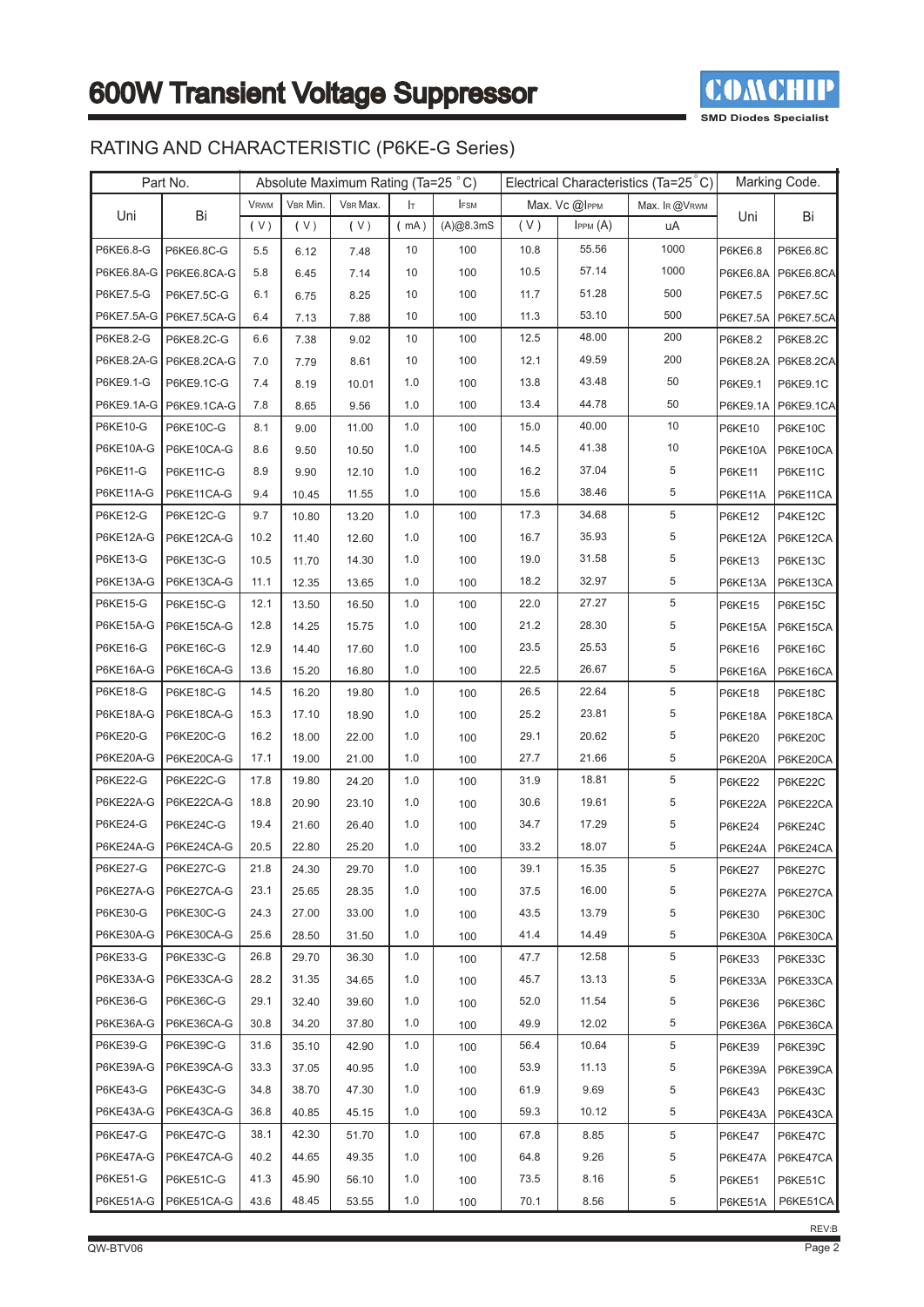

## RATING AND CHARACTERISTIC (P6KE-G Series)

|                 | Part No.               |             |          | Absolute Maximum Rating (Ta=25 °C) |      |             |       |               | Electrical Characteristics (Ta=25 °C) |                | Marking Code.      |
|-----------------|------------------------|-------------|----------|------------------------------------|------|-------------|-------|---------------|---------------------------------------|----------------|--------------------|
|                 |                        | <b>VRWM</b> | VBR Min. | VBR Max.                           | Iт   | <b>IFSM</b> |       | Max. Vc @IPPM | Max. IR @VRWM                         |                |                    |
| Uni             | Bi                     | (V)         | (V)      | (V)                                | (mA) | (A)@8.3mS   | (V)   | IPPM(A)       | uA                                    | Uni            | Bi                 |
| <b>P6KE56-G</b> | P6KE56C-G              | 45.4        | 50.40    | 61.60                              | 1.0  | 100         | 80.5  | 7.45          | 5                                     | <b>P6KE56</b>  | P6KE56C            |
| P6KE56A-G       | P6KE56CA-G             | 47.8        | 53.20    | 58.80                              | 1.0  | 100         | 77.0  | 7.79          | 5                                     | P6KE56A        | P6KE56CA           |
| P6KE62-G        | P6KE62C-G              | 50.2        | 55.80    | 68.20                              | 1.0  | 100         | 89.0  | 6.74          | 5                                     | <b>P6KE62</b>  | P6KE62C            |
| P6KE62A-G       | P6KE62CA-G             | 53.0        | 58.90    | 65.10                              | 1.0  | 100         | 85.0  | 7.06          | 5                                     | P6KE62A        | P6KE62CA           |
| <b>P6KE68-G</b> | P6KE68C-G              | 55.1        | 61.20    | 74.80                              | 1.0  | 100         | 98.0  | 6.12          | 5                                     | <b>P6KE68</b>  | P6KE68C            |
| P6KE68A-G       | P6KE68CA-G             | 58.1        | 64.60    | 71.40                              | 1.0  | 100         | 92.0  | 6.52          | 5                                     | P6KE68A        | P6KE68CA           |
| <b>P6KE75-G</b> | P6KE75C-G              | 60.7        | 67.50    | 82.50                              | 1.0  | 100         | 108.0 | 5.56          | 5                                     | <b>P6KE75</b>  | P6KE75C            |
| P6KE75A-G       | P6KE75CA-G             | 64.1        | 71.25    | 78.75                              | 1.0  | 100         | 103.0 | 5.83          | 5                                     | P6KE75A        | P6KE75CA           |
| <b>P6KE82-G</b> | P6KE82C-G              | 66.4        | 73.80    | 90.20                              | 1.0  | 100         | 118.0 | 5.08          | 5                                     | <b>P6KE82</b>  | P6KE82C            |
| P6KE82A-G       | P6KE82CA-G             | 70.1        | 77.90    | 86.10                              | 1.0  | 100         | 113.0 | 5.31          | 5                                     | P6KE82A        | P6KE82CA           |
| <b>P6KE91-G</b> | P6KE91C-G              | 73.7        | 81.90    | 100.10                             | 1.0  | 100         | 131.0 | 4.58          | 5                                     | <b>P6KE91</b>  | P6KE91C            |
| P6KE91A-G       | P6KE91CA-G             | 77.8        | 86.45    | 95.55                              | 1.0  | 100         | 125.0 | 4.80          | 5                                     | P6KE91A        | P6KE91CA           |
| P6KE101-G       | P6KE101C-G             | 81.0        | 90.00    | 110.00                             | 1.0  | 100         | 144.0 | 4.17          | 5                                     | P6KE100        | <b>P4KE100C</b>    |
|                 | P6KE101A-G P6KE101CA-G | 85.5        | 95.00    | 105.00                             | 1.0  | 100         | 137.0 | 4.38          | 5                                     |                | P6KE100A P6KE100CA |
| P6KE111-G       | P6KE111C-G             | 89.2        | 99.00    | 121.00                             | 1.0  | 100         | 158.0 | 3.80          | 5                                     | P6KE110        | P6KE110C           |
| P6KE111A-G      | P6KE111CA-G            | 96.0        | 104.50   | 115.50                             | 1.0  | 100         | 152.0 | 3.95          | 5                                     |                | P6KE110A P6KE110CA |
| P6KE121-G       | P6KE121C-G             | 97.2        | 108.00   | 132.00                             | 1.0  | 100         | 173.0 | 3.47          | 5                                     | P6KE120        | <b>P6KE120C</b>    |
|                 | P6KE121A-G P6KE121CA-G | 102.0       | 114.00   | 126.00                             | 1.0  | 100         | 165.0 | 3.64          | 5                                     |                | P6KE120A P6KE120CA |
| P6KE131-G       | P6KE131C-G             | 105.0       | 117.00   | 143.00                             | 1.0  | 100         | 187.0 | 3.21          | 5                                     | P6KE130        | P6KE130C           |
|                 | P6KE131A-G P6KE131CA-G | 111.0       | 123.50   | 136.50                             | 1.0  | 100         | 179.0 | 3.35          | 5                                     |                | P6KE130A P6KE130CA |
| P6KE151-G       | P6KE151C-G             | 121.0       | 135.00   | 165.00                             | 1.0  | 100         | 215.0 | 2.79          | 5                                     | P6KE150        | <b>P6KE150C</b>    |
|                 | P6KE151A-G P6KE151CA-G | 128.0       | 142.50   | 157.50                             | 1.0  | 100         | 207.0 | 2.90          | 5                                     |                | P6KE150A P6KE150CA |
| P6KE161-G       | P6KE161C-G             | 130.0       | 144.00   | 176.00                             | 1.0  | 100         | 230.0 | 2.61          | 5                                     | P6KE160        | <b>P6KE160C</b>    |
|                 | P6KE161A-G P6KE161CA-G | 136.0       | 152.00   | 168.00                             | 1.0  | 100         | 219.0 | 2.74          | 5                                     |                | P6KE160A P6KE160CA |
| P6KE171-G       | P6KE171C-G             | 138.0       | 153.00   | 187.00                             | 1.0  | 100         | 244.0 | 2.46          | 5                                     | P6KE170        | <b>P6KE170C</b>    |
|                 | P6KE171A-G P6KE171CA-G | 145.0       | 161.50   | 178.50                             | 1.0  | 100         | 234.0 | 2.56          | 5                                     |                | P6KE170A P6KE170CA |
| P6KE181-G       | P6KE181C-G             | 146.0       | 162.00   | 198.00                             | 1.0  | 100         | 258.0 | 2.33          | 5                                     | P6KE180        | P6KE180C           |
|                 | P6KE181A-G P6KE181CA-G | 154.0       | 171.00   | 289.00                             | 1.0  | 100         | 246.0 | 2.44          | 5                                     |                | P6KE180A P6KE180CA |
| P6KE201-G       | P6KE201C-G             | 162.0       | 180.00   | 220.00                             | 1.0  | 100         | 287.0 | 2.09          | 5                                     | P6KE200        | <b>P6KE200C</b>    |
|                 | P6KE201A-G P6KE201CA-G | 171.0       | 190.00   | 210.00                             | 1.0  | 100         | 274.0 | 2.19          | 5                                     |                | P6KE200A P6KE200CA |
| P6KE221-G       | P6KE221C-G             | 175.0       | 198.00   | 242.00                             | 1.0  | 100         | 344.0 | 1.74          | 5                                     | <b>P6KE220</b> | <b>P6KE220C</b>    |
|                 | P6KE221A-G P6KE221CA-G | 185.0       | 209.00   | 231.00                             | 1.0  | 100         | 328.0 | 1.83          | 5                                     |                | P6KE220A P6KE220CA |
| P6KE251-G       | P6KE251C-G             | 202.0       | 225.00   | 275.00                             | 1.0  | 100         | 360.0 | 1.67          | 5                                     | P6KE250        | <b>P6KE250C</b>    |
|                 | P6KE251A-G P6KE251CA-G | 214.0       | 237.50   | 262.50                             | 1.0  | 100         | 344.0 | 1.74          | 5                                     |                | P6KE250A P6KE250CA |
| P6KE301-G       | P6KE301C-G             | 243.0       | 270.00   | 330.00                             | 1.0  | 100         | 430.0 | 1.40          | 5                                     | P6KE300        | P6KE300C           |
|                 | P6KE301A-G P6KE301CA-G | 256.0       | 285.00   | 315.00                             | 1.0  | 100         | 414.0 | 1.45          | 5                                     |                | P6KE300A P6KE300CA |
| P6KE351-G       | P6KE351C-G             | 284.2       | 315.00   | 385.00                             | 1.0  | 100         | 504.0 | 1.19          | 5                                     | P6KE350        | <b>P6KE350C</b>    |
|                 | P6KE351A-G P6KE351CA-G | 299.3       | 332.50   | 367.50                             | 1.0  | 100         | 482.0 | 1.24          | 5                                     |                | P6KE350A P6KE350CA |
| P6KE381-G       | P6KE381C-G             | 208.6       | 342.00   | 418.00                             | 1.0  | 100         | 547.2 | 1.10          | 5                                     | P6KE380        | <b>P6KE380C</b>    |
|                 | P6KE381A-G P6KE381CA-G | 324.9       | 361.00   | 399.00                             | 1.0  | 100         | 524.4 | 1.14          | 5                                     |                | P6KE380A P6KE380CA |
| P6KE401-G       | P6KE401C-G             | 324.8       | 360.00   | 440.00                             | 1.0  | 100         | 574.0 | 1.05          | 5                                     | P6KE400        | <b>P6KE400C</b>    |
|                 | P6KE401A-G P6KE401CA-G | 342.0       | 380.00   | 420.00                             | 1.0  | 100         | 548.0 | 1.09          | 5                                     |                | P6KE400A P6KE400CA |
| P6KE441-G       | P6KE441C-G             | 357.3       | 396.00   | 484.00                             | 1.0  | 100         | 633.6 | 0.95          | 5                                     | P6KE440        | P6KE440C           |
|                 | P6KE441A-G P6KE441CA-G | 376.2       | 418.00   | 462.00                             | 1.0  | 100         | 607.2 | 0.99          | 5                                     |                | P6KE440A P6KE440CA |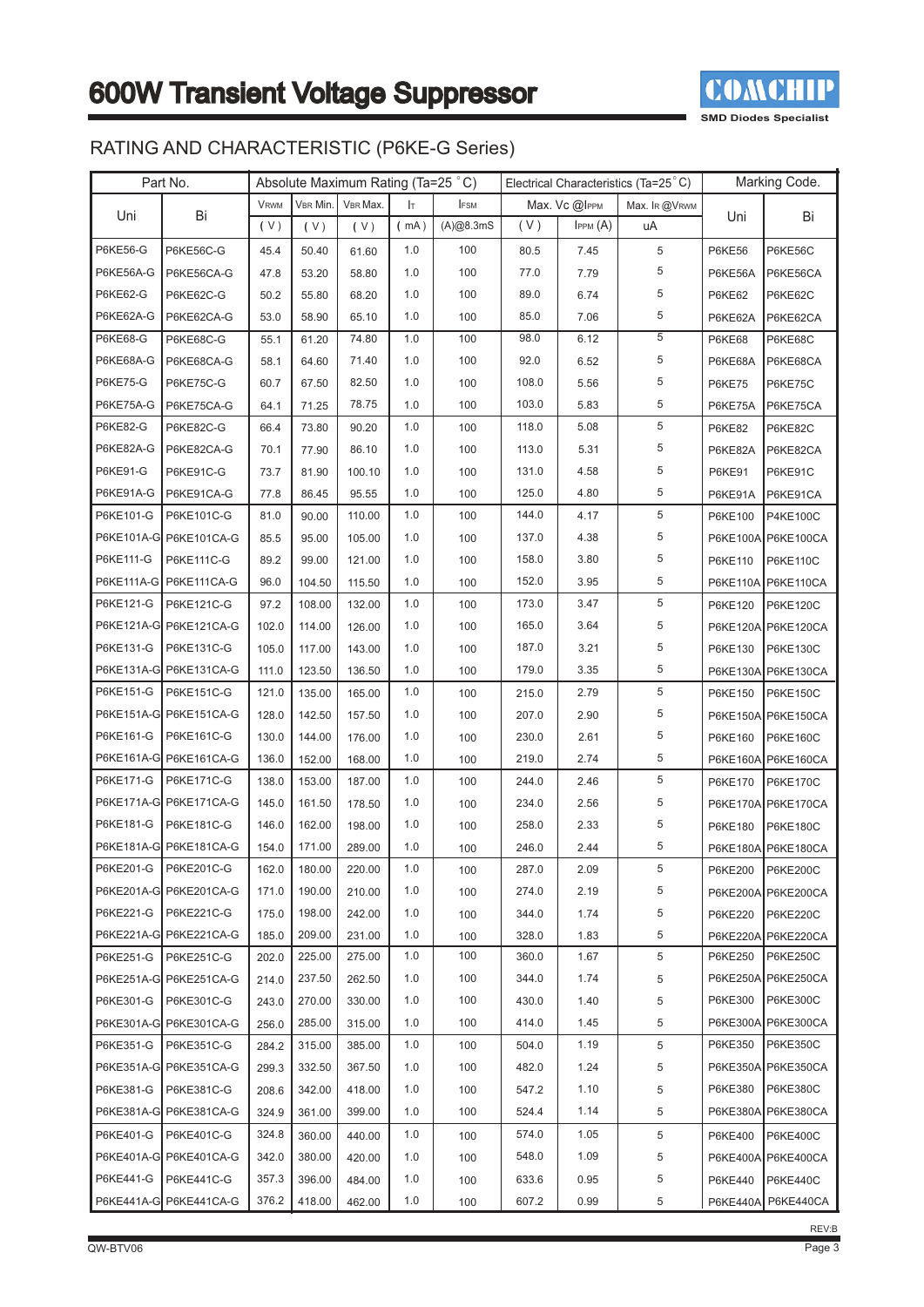

|                  | Part No.               |             | Absolute Maximum Rating (Ta=25 °C) |          |     |             | Electrical Characteristics (Ta=25 <sup>°</sup> C) |         |               | Marking Code.   |                  |
|------------------|------------------------|-------------|------------------------------------|----------|-----|-------------|---------------------------------------------------|---------|---------------|-----------------|------------------|
| Uni              | Bi                     | <b>VRWM</b> | VBR Min.                           | VBR Max. | Iт  | <b>IFSM</b> | Max. Vc @IPPM                                     |         | Max. IR @VRWM |                 | Bi               |
|                  |                        | V           | V <sub>1</sub>                     | V)       | mA  | (A)@8.3mS   | (V)                                               | IPPM(A) | uA            | Uni             |                  |
| <b>P6KE501-G</b> | P6KE501C-G             | 406.0       | 450.00                             | 550.00   | 1.0 | 100         | 720.0                                             | 0.83    | 5             | <b>P6KE500</b>  | <b>P6KE500C</b>  |
|                  | P6KE501A-G P6KE501CA-G | 427.5       | 475.00                             | 525.00   | 1.0 | 100         | 690.0                                             | 0.87    | 5             | <b>P6KE500A</b> | <b>P6KE500CA</b> |
| <b>P6KE521-G</b> | P6KE521C-G             | 422.2       | 468.00                             | 572.00   | 1.0 | 100         | 748.8                                             | 0.80    | 5             | P6KE520         | <b>P6KE520C</b>  |
|                  | P6KE521A-G P6KE521CA-G | 444.6       | 494.00                             | 546.00   | 1.0 | 100         | 717.6                                             | 0.84    | 5             | <b>P6KE520A</b> | P6KE520CA        |
| P6KE551-G        | P6KE551C-G             | 446.6       | 495.00                             | 605.00   | 1.0 | 100         | 792.0                                             | 0.76    | 5             | <b>P6KE550</b>  | <b>P6KE550C</b>  |
|                  | P6KE551A-G P6KE551CA-G | 470.3       | 522.50                             | 577.50   | 1.0 | 100         | 759.0                                             | 0.79    | 5             | <b>P6KE550A</b> | P6KE550CA        |
| <b>P6KE601-G</b> | P6KE601C-G             | 487.2       | 540.00                             | 660.00   | 1.0 | 100         | 864.0                                             | 0.69    | 5             | <b>P6KE600</b>  | <b>P6KE600C</b>  |
|                  | P6KE601A-G P6KE601CA-G | 513.0       | 570.00                             | 630.00   | 1.0 | 100         | 828.0                                             | 0.72    | 5             | <b>P6KE600A</b> | P6KE600CA        |

### RATING AND CHARACTERISTIC (P6KE-G Series)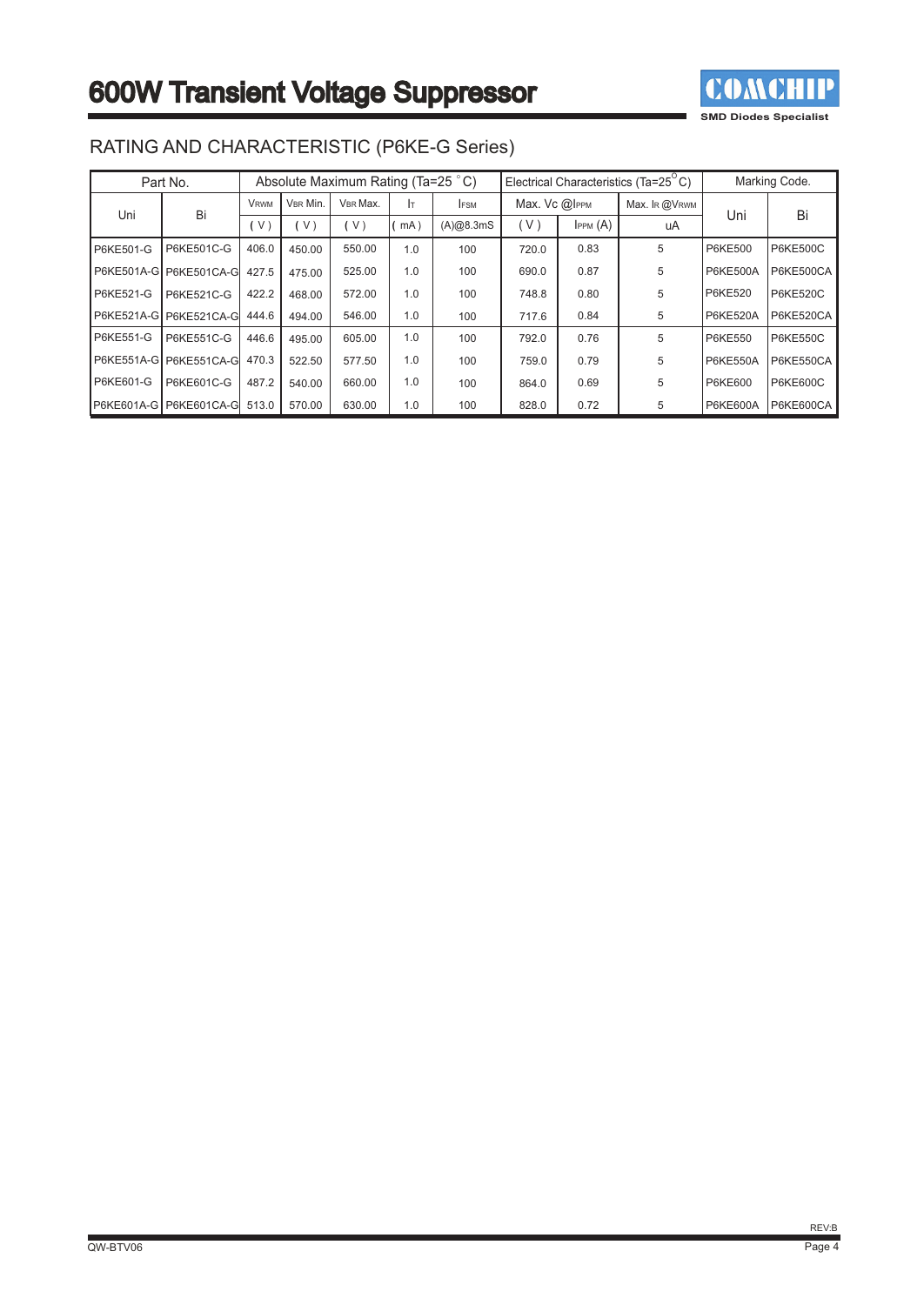

#### RATING AND CHARACTERISTIC CURVES (P6KE-G Series)



Fig.3 - Steady State Power Derating Curve



Fig.5 - Pulse Waveform



Fig.2 - Maximum Non-Repetitive Surge Current 100 TJ=TJ Max<br>8.3 ms Single Half Peak Forward Surge Current, (A) Peak Forward Surge Current, (A) o.5 ms or<br>Sine-Way 80 60 40 20 0 1 10 100 Number of Cycles at 60 Hz

Fig.4 - Peak Pulse Power Rating Curve



Fig.6 - Typical Junction Capacitance